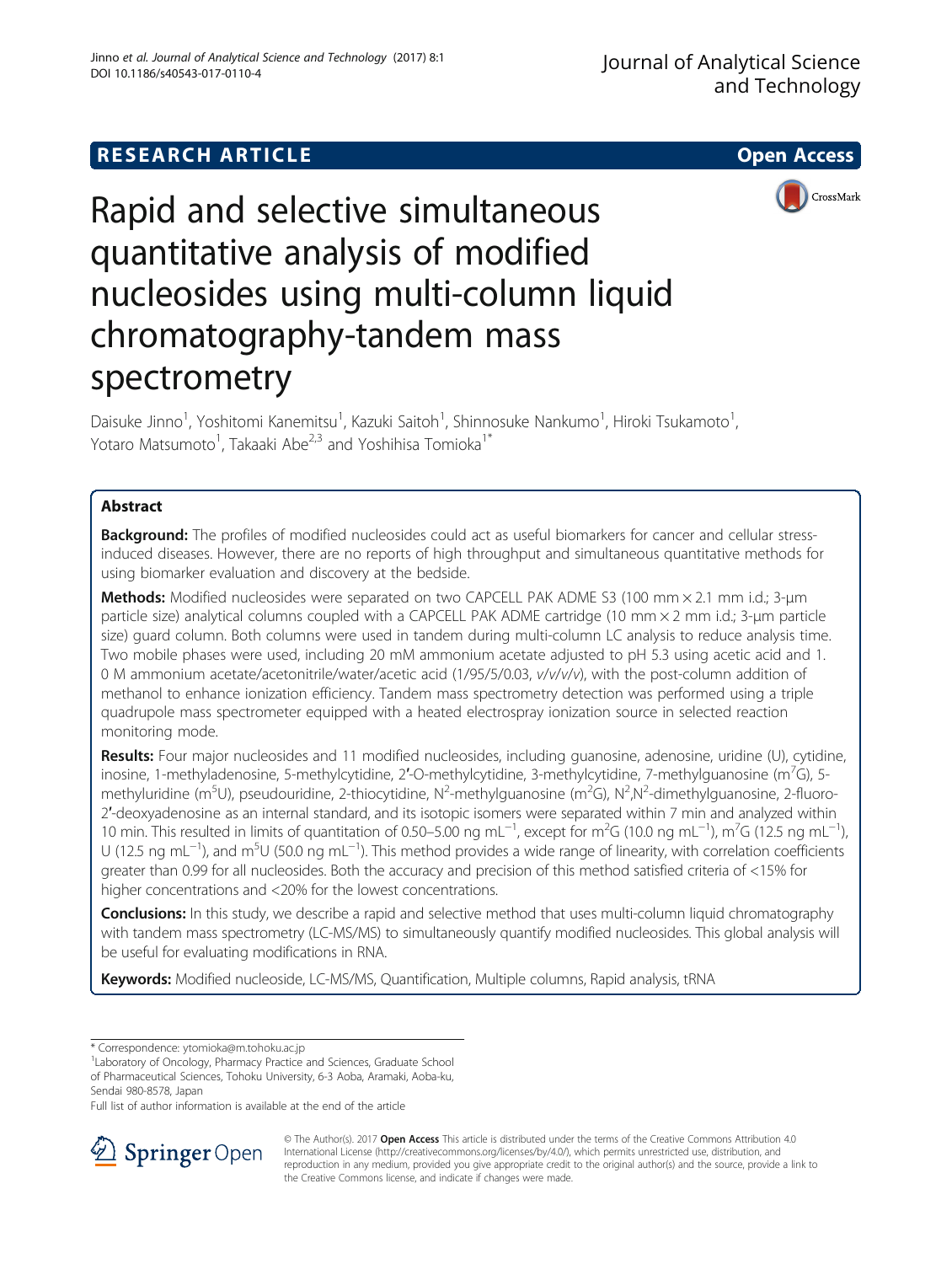## Background

Modified nucleosides are mainly included in transfer RNA (tRNA) (Agris [2004\)](#page-7-0), where tRNA modifications increase conformational stability (Anderson et al. [1998](#page-7-0)), identification (Shin et al. [2011\)](#page-8-0), and translational fidelity (Crick [1966](#page-7-0); Gerber and Keller [1999](#page-8-0); Agris [2015\)](#page-7-0). For example, 1-methyadenosine  $(m^1A)$  is necessary for conformational stability (Anderson et al. [1998\)](#page-7-0), where the 2-thiocytidine  $(s^2C)$  occurring in the anticodon loop interferes with the inosine–adenosine interaction (Agris [2015](#page-7-0)). As such, tRNA modification has been considered essential for tRNA maturation and stability. Modified nucleosides contained in most tRNA have been associated with turnover (Topp et al. [1993](#page-8-0); Nakano et al. [1993](#page-8-0); Sander et al. [1986\)](#page-8-0); therefore, modified nucleosides, such as m<sup>1</sup>A, 2-methylguanosine (m<sup>2</sup>G), and pseudouridine (Ψ), have been reported to be cancer biomarkers (Itoh et al. [1992;](#page-8-0) Jeng et al. [2009](#page-8-0); Djukovic et al. [2010](#page-7-0); Cho et al. [2009](#page-7-0)). Recent studies have shown that altering the tRNA modification profile plays a major role in the cellular stress response (Chan et al. [2010, 2012](#page-7-0), [2015](#page-7-0); Endres et al. [2015\)](#page-7-0), where 5-methylcytidine (m<sup>5</sup>C), 2'-O-methylcytidine (Cm), and N2, N2-dimethylguanosine  $(m_2^2G)$  reportedly increase under oxidative conditions created by  $H<sub>2</sub>O<sub>2</sub>$ ; other oxidative stress reagents do not influence these modified nucleosides (Chan et al. [2010](#page-7-0), [2012\)](#page-7-0). Alkylating stress affects 3-methylcytidine  $(m^3C)$ , where increasing  $m^3C$  promoted the translation of ACC- and ACT-rich messenger RNA (Chan et al. [2015](#page-7-0)). In addition, inosine (I), 5-methyluridine (m $^{5}$ U), m $^{5}$ C, Cm, 7-methylguanosine (m<sup>7</sup>G), and m<sup>1</sup>A were altered by replication stress (Endres et al. [2015\)](#page-7-0). These cellular stress response markers may be candidate biomarkers of cellular stress-induced diseases. The profile of modified nucleosides could act as sensitive biomarkers for cancer and be useful as potential biomarkers for investigating cellular stress-induced diseases (Table 1).

A simultaneous quantitative analysis method is necessary to confirm the profile of modified nucleosides. This is because there are many structural isomers, regioisomers, and isotopic isomers in modified nucleosides, where adequate chromatographic separation is the key to simultaneous analysis of modified nucleosides. On the other hand, one of the goals of these analytical methods is their use as biomarkers for diagnoses at the bedside on a daily basis. In addition, biomarker evaluation and discovery necessitates the analysis of large sample sizes to ensure statistical reliability (Koulman et al. [2009](#page-8-0)); thus, the analytical methods applied must have a high throughput. Analytical methods for modified nucleosides include liquid chromatography (LC), ultra-performance LC (UPLC), gas chromatography, or capillary electrophoresis combined with ultraviolet or mass spectrometry (MS) (Russell and Limbach [2013;](#page-8-0) Struck et al. [2011](#page-8-0); Lee et al. [2004](#page-8-0); Basanta-Sanchez et al. [2016](#page-7-0)). Of these methods, LC-tandem MS (LC-MS/MS) analysis is the most frequently used for modified nucleoside determination due to its high selectivity and quantitative performance. Several studies have reported good chromatographic separation; however, these methods require long times to separate nucleosides (Djukovic et al. [2010](#page-7-0); Cho et al. [2009](#page-7-0); Struck et al. [2011;](#page-8-0) Lee et al. [2004](#page-8-0)). Rodríguez-Gonzalo et al. [\(2016](#page-8-0)) reported an analytical method that quickly and simultaneously determined nucleosides; however, this method has not been used to study significant cancer biomarkers or cellular stress markers, such as m<sup>5</sup>C, Cm, and m<sub>2</sub>G.

**Table 1** RNA modification associated with disease and cellular dysfunction

| Modified nucleoside | Related disease and cellular dysfunction                                                                         | Reference                                                                        |
|---------------------|------------------------------------------------------------------------------------------------------------------|----------------------------------------------------------------------------------|
| m <sup>1</sup> A    | Leukemia, lymphoma, breast cancer, replication stress,<br>abnormal conformation of tRNA                          | (Anderson et al. 1998; Itoh et al. 1992; Cho et al. 2009)                        |
|                     | Hepatocellular carcinoma, replication stress                                                                     | (Jeng et al. 2009)                                                               |
| $m^2G$              | Esophageal adenocarcinoma                                                                                        | (Djukovic et al. 2010)                                                           |
| m <sup>7</sup> G    | Replication stress                                                                                               | (Endres et al. 2015)                                                             |
| $m_2^2G$            | Gastric cancer, intestinal cancer, lung cancer,<br>esophageal adenocarcinoma, breast cancer,<br>oxidative stress | (Nakano et al. 1993; Djukovic et al. 2010;<br>Cho et al. 2009; Chan et al. 2010) |
| $m^3C$              | Alkylating stress                                                                                                | (Chan et al. 2015)                                                               |
| $m^5C$              | Oxidative stress, replication stress                                                                             | (Chan et al. 2010, 2012)                                                         |
| Cm                  | Oxidative stress, replication stress                                                                             | (Chan et al. 2010)                                                               |
| $s^2C$              | Interference with codon-anti-codon interaction                                                                   | (Agris 2015)                                                                     |
| m <sup>5</sup> U    | Replication stress                                                                                               | (Endres et al. 2015)                                                             |
| Ψ                   | Gastric cancer, intestinal cancer, lung cancer, AIDS,<br>leukemia, lymphoma                                      | (Nakano et al. 1993; Itoh et al. 1992)                                           |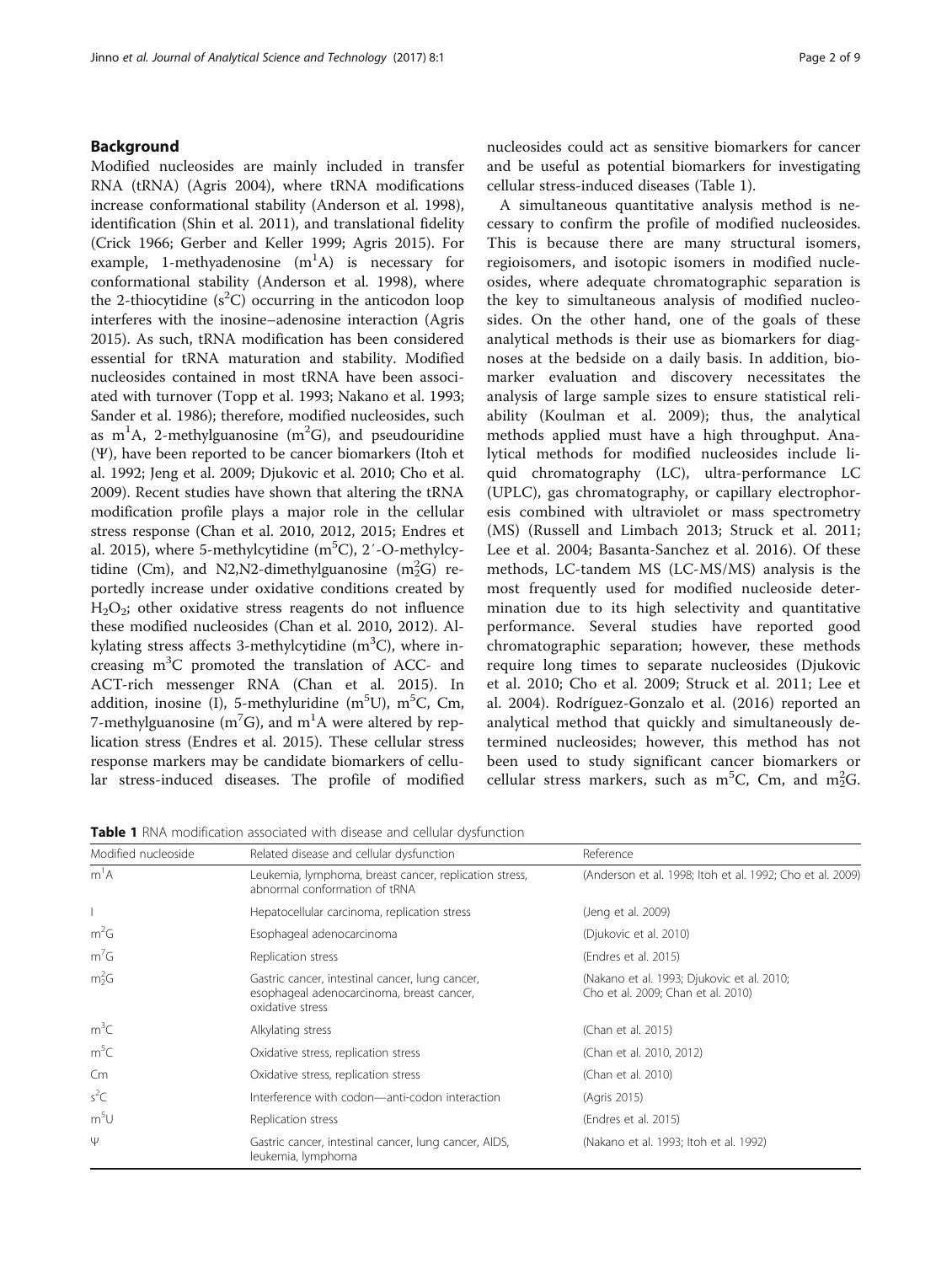Basanta-Sanchez et al. [\(2016](#page-7-0)) demonstrated a highly sensitive, accurate, quantitative UPLC-MS/MS nucleosides analysis method; however, this method applies to cellular RNA modifications and is thus unsuitable for human biological samples, such as blood and urine, due to its narrow calibration range. Several studies have attempted to increase LC analysis throughput, while also showing the utility of the multiple column LC method (Korfmacher et al. [1999](#page-8-0); Cass et al. [2001](#page-7-0); Oertel et al. [2002](#page-8-0); Orton et al. [2013](#page-8-0); Lee et al. [2015](#page-8-0); Patel et al. [2016\)](#page-8-0). This approach is helpful for reducing the total run time without sacrificing chromatographic separation, as using multiple columns reduces separation and wash times. In this study, we developed a rapid, selective method that simultaneously quantifies modified nucleosides through a multi-column LC-MS/MS system.

## Methods

## Chemicals

A nucleoside test mix, purchased from Sigma-Aldrich (St. Louis, MO, USA), containing 50 μg/mL of cytidine (C), 25 μg/mL of guanosine (G), 25 μg/mL of I, 25 μg/mL of m<sup>1</sup>A, 50 μg/mL of m<sup>5</sup>C, 20 μg/mL of Cm, 100  $\mu$ g/mL of m<sup>3</sup>C methosulfate, 25  $\mu$ g/mL of m<sup>7</sup>G, 100 μg/mL of m<sup>5</sup>U, 25 μg/mL of Ψ, 10 μg/mL of  $s^2C$  dehydrate, and 25  $\mu$ g/mL of uridine (U) was used. Adenosine (A) and 2-fluoro-2′-deoxyadenosine  $(f^2dA)$  were purchased from Sigma-Aldrich. m<sup>2</sup>G was purchased from Santa Cruz Biotechnology, Inc., (Santa Cruz, CA, USA).  $m_2^2G$  was purchased from Toronto Research Chemicals (Toronto, Canada). Methanol (MeOH) and acetonitrile (MeCN) of LC/ MS grade were obtained from Kanto Chemical (Tokyo, Japan). LC/MS-grade ammonium acetate  $(CH_3COONH_4)$  and acetic acid (CH<sub>3</sub>COOH) were obtained from Wako Pure Chemical Industries. Ultrapure-grade water was prepared using a PURE-LAB Ultra from Organo (Tokyo, Japan).

## Standard solutions

Stock standard solutions of 100  $\mu$ g mL<sup>-1</sup> for A, m<sup>2</sup>G, m<sup>2</sup><sub>2</sub>G, m<sup>3</sup>C, m<sup>5</sup>U, and f<sup>2</sup>dA; at 50.0 μg mL<sup>-1</sup> for C and m<sup>5</sup>C; at 25.0 μg mL<sup>-1</sup> for m<sup>1</sup>A, I, G, m<sup>7</sup>G, U, and Ψ; at 20.0 μg mL<sup>-1</sup> for Cm; and at 10.0 μg mL<sup>-1</sup> for s<sup>2</sup>C were prepared in 20.0 mM  $CH<sub>3</sub>COONH<sub>4</sub>$ , adjusted to a pH of 5.3 using CH<sub>3</sub>COOH. These stock solutions were stored at −30 °C in brown glass bottles. Working solutions were prepared by appropriate dilution of these stock solutions.

## LC-MS/MS conditions

The LC system was based on a NANOSPACESI-2 LC system (Shiseido, Tokyo, Japan), with a CAPCELL

PAK ADME S3 (100 mm × 2.1 mm i.d.; 3-μm particle size; Shiseido, Tokyo, Japan) analytical column, coupled with a CAPCELL PAK ADME cartridge (10 mm × 2 mm i.d.; 3-μm particle size; Shiseido, Tokyo, Japan) guard column. Our multiple column LC system is composed of one auto sampler, two sixport valves, four pumps, and two analytical columns coupled with a guard column; this system selects the column in line with the mass spectrometer. Both columns are used in parallel during multi-column LC analysis. One column is used as an analytical column, while the other is washed and prepared for the next injection. Figure [1](#page-3-0) shows flow diagrams and valve positions of this multiple column analysis setup, where method A is separated by column A and method B is separated by column B. Valve A was activated to switch between the two columns when the sample was injected. Valve B (the MS divert valve) was switched to MS/MS after 0.5 min of injection. All systems were controlled via the autosampler trigger signal. Two mobile phases were used, including 20 mM  $CH_3COONH_4$  adjusted to pH 5.3 using  $CH<sub>3</sub>COOH$  (mobile phase A) and 1.0 M  $CH<sub>3</sub>COONH<sub>4</sub>/MeCN/H<sub>2</sub>O/CH<sub>3</sub>COOH$  (1/95/5/0.03,  $v/v/v/v)$  (mobile phase B), with the post-column addition of MeOH to enhance ionization efficiency. Other LC condition parameters are summarized in Table [2](#page-4-0).

MS/MS detection was performed using a triple quadrupole mass spectrometer equipped with a heated electrospray ionization (HESI) source (TSQ Quantum Ultra, Thermo Fisher Scientific, San Jose, CA, USA). This system operated under the following conditions: positive mode ionization, spray voltage 4.0 kV, vaporizer temperature 450 °C, sheath gas pressure 60 psi, auxiliary pressure 40 psi, capillary temperature 300 °C, collision gas pressure 1.0 mTorr, tube lens offset 90 V, and collision energy 20 eV. Descriptions of selected reaction monitoring (SRM) transitions can be found in previous studies and are summarized in Table [3](#page-4-0). (Lee et al. [2004;](#page-8-0) Su et al. [2014;](#page-8-0) Fan et al. [2006](#page-7-0)) The LC-MS/MS system was controlled by Xcalibur software (Thermo Fisher Scientific), which was also used to collect data.

## Calibration

All peaks were automatically integrated using the Xcalibur software, and compound concentrations were calculated from calibration curves describing the relationship between peak ratios and areas, using  $f^2dA$  as an internal standard (IS). Calibration curves for system A ranged from 1.00-200 ng mL<sup>-1</sup>; specifically, m<sup>1</sup>A ranged from 1.25-500 ng mL<sup>-1</sup>; I, G, C from 2.50–500 ng mL<sup>-1</sup>; m<sup>2</sup>G from 10.0–2000 ng mL<sup>-1</sup>;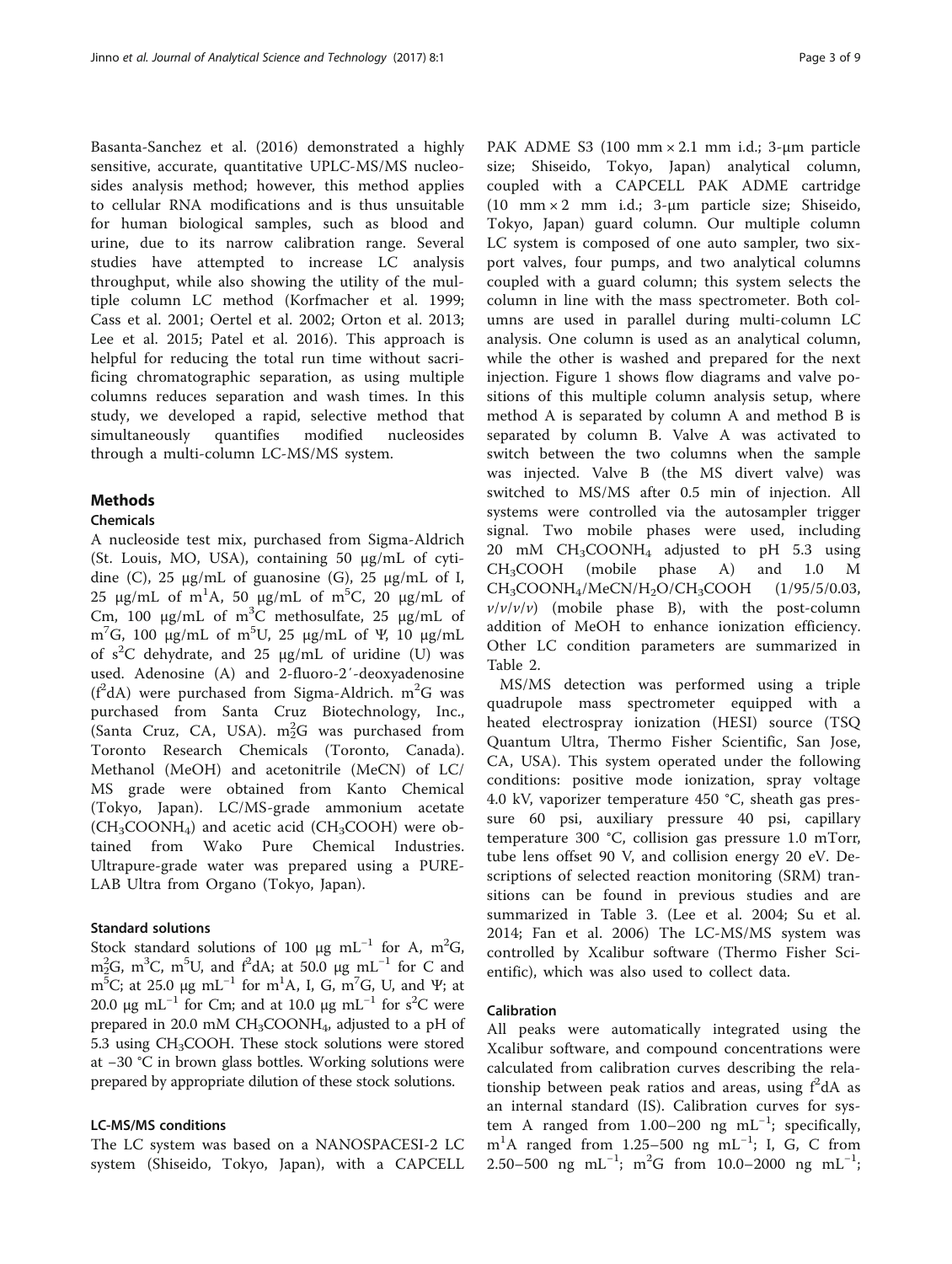<span id="page-3-0"></span>

 $\rm m^5C$  from 0.50–500 ng  $\rm mL^{-1}$ ;  $\rm m^7G$ , U from 12.5– 500 ng mL<sup>-1</sup>; m<sup>2</sup><sub>2</sub>G from 1.00–2000 ng mL<sup>-1</sup>; m<sup>5</sup>U from 50.0–2000 ng mL<sup>-1</sup>; m<sup>3</sup>C from 1.39–696 ng mL<br><sup>-1</sup>: Cm, from 1.00, 400, ng mL<sup>-1</sup>: s<sup>2</sup>C from 4.39 ; Cm from 1.00–400 ng mL<sup>-1</sup>; s<sup>2</sup>C from 4.39– 175 ng mL<sup>-1</sup>; and Ψ from 5.00–500 ng mL<sup>-1</sup> (including an IS of 200 ng mL−<sup>1</sup> ). Calibration curve linearity was evaluated over at least six concentrations.

## Precision and accuracy

To evaluate accuracy and precision, we analyzed four standard solution concentrations consisting of five samples on three separate days. Accuracy was calculated from the percentage deviation of the mean from the true value, and the precision was expressed as the relative error and coefficient of variation (CV, %).

## Results and discussion

### Chromatographic separation

Our MS/MS system was used to detect four major nucleosides and 11 modified nucleosides and  $f^2dA$  $(IS)$ , which were separated by HPLC in <10 min using a CAPCELL PAK ADME column (Fig. [2](#page-5-0)). The resultant retention times using the two-column, parallel system were as follows: C (2.30 min), U (2.71 min),  $\Psi$  (1.56 min), m<sup>5</sup>C (2.27 min), m<sup>3</sup>C (3.63 min), Cm  $(3.79 \text{ min})$ ,  $m^5U$   $(3.96 \text{ min})$ ,  $s^2C$   $(3.28 \text{ min})$ , A  $(5.15 \text{ min})$ , I  $(3.61 \text{ min})$ ,  $m^1A$   $(2.99 \text{ min})$ , G  $(3.75 \text{ min})$ , m<sup>7</sup>G  $(4.69 \text{ min})$ , m<sup>2</sup>G  $(3.39 \text{ min})$ , m<sub>2</sub><sup>2</sup>G  $(5.41 \text{ min})$ , and  $f^2$ dA (IS)  $(6.16 \text{ min})$ . The 10-min analytical time is half the previously reported time of 20 min (Djukovic et al. [2010;](#page-7-0) Cho et al. [2009](#page-7-0); Russell and Limbach [2013](#page-8-0); Struck et al. [2011;](#page-8-0) Lee et al. [2004](#page-8-0);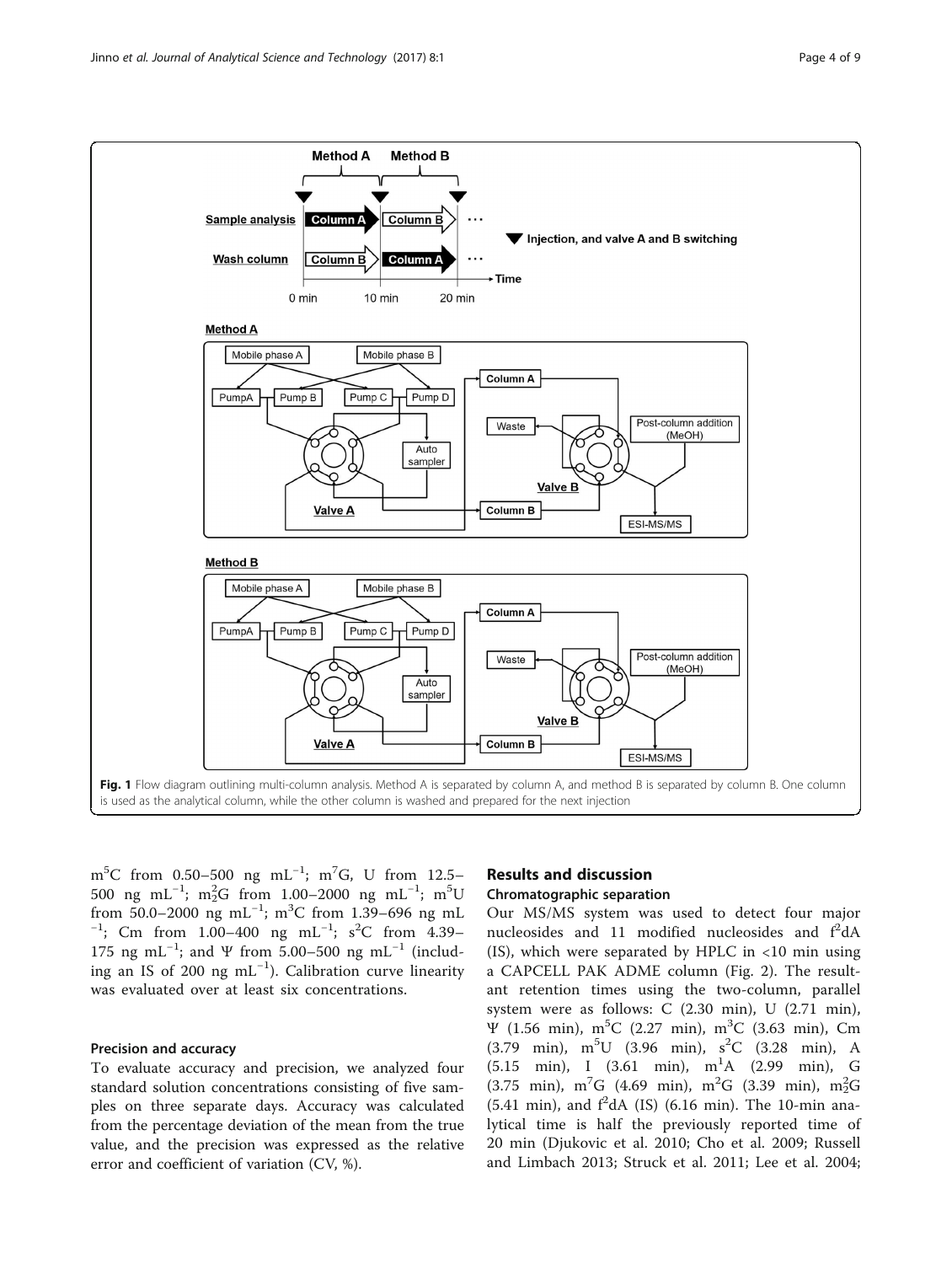| LC system            | NANOSPACE SI-2 (SHISEIDO)                                     |  |  |  |
|----------------------|---------------------------------------------------------------|--|--|--|
| Analytical column    | CAPCELL PAK ADME                                              |  |  |  |
|                      | $(100 \times 2.1$ mm i.d., 3-um particle size, Shiseido)      |  |  |  |
| Mobile phase         | A, 20 mM CH <sub>3</sub> COONH <sub>4</sub> /H <sub>2</sub> O |  |  |  |
|                      | (Adjusted to pH 5.3 using CH3COOH)                            |  |  |  |
|                      | B, 1.0 M CH3COONH4/MeCN/H2O/CH3COOH                           |  |  |  |
|                      | $=1:95:5:0.03$ (v/v/v/v)                                      |  |  |  |
| Analytical gradient  | $0.0-1.0$ min; $A/B = 100.0/0.0$                              |  |  |  |
|                      | 1.0-4.0 min; $A/B = 100.0/0.0 \rightarrow 91.4/8.6$           |  |  |  |
|                      | 4.0-5.0 min; $A/B = 91.4/8.6 \rightarrow 88.6/11.4$           |  |  |  |
|                      | 5.0–8.0 min; $A/B = 88.6/11.4 \rightarrow 79.9/20.1$          |  |  |  |
|                      | 8.0-10.0 min; $A/B = 79.9/20.1 \rightarrow 0.0/100.0$         |  |  |  |
| Analytical flow rate | 0.0-10.0 min; 400 µL/min                                      |  |  |  |
| Wash gradient        | 0.0-4.0 min; $A/B = 0.0/100.0$                                |  |  |  |
|                      | 4.0-5.0 min; $A/B = 0.0/100.0 \rightarrow 100.0/0.0$          |  |  |  |
|                      | 5.0-10.0 min; $A/B = 100.0/0.0$                               |  |  |  |
| Wash flow rate       | $0.0-1.0$ min; 400 µL/min $\rightarrow$ 700 µL/min            |  |  |  |
|                      | 1.0-4.0 min: 700 µL/min                                       |  |  |  |
|                      | 4.0-5.0 min; 700 µL/min → 400 µL/min                          |  |  |  |
|                      | 5.0-10.0 min; 400 µL/min                                      |  |  |  |
| Post-column addition | MeOH; 400 µL/min                                              |  |  |  |
| MS divert valve      | $0.0 - 0.5$ min; waste                                        |  |  |  |
|                      | 0.5-10.0 min; detector                                        |  |  |  |
| Oven temperature     | 40 °C                                                         |  |  |  |
| Injection volume     | $3 \mu L$                                                     |  |  |  |

<span id="page-4-0"></span>Table 2 Optimal conditions for LC analysis of nucleosides

Basanta-Sanchez et al. [2016](#page-7-0)) Longer re-equilibration time allows reproducibility on column separation. However, one-third of the total analysis time was spent on re-equilibration. To circumvent this problem, we separated re-equilibration time from total analysis time using the multiple column system. It is important to note that our LC system consists of the least equipment to perform the analytical and wash gradient compared to previous reports (Korfmacher et al. [1999](#page-8-0); Cass et al. [2001;](#page-7-0) Oertel et al. [2002;](#page-8-0) Orton et al. [2013;](#page-8-0) Lee et al. [2015](#page-8-0); Patel et al. [2016](#page-8-0)). This is simple and easy-to-use for most LC/MS users. We also note that the peak at 2.30 min in the chromatogram of U corresponds to the  $C+1$  isotope peak, where our method can differentiate between the U and  $C + 1$  isotope peak. Additionally, this method can differentiate between  $m^5U$  for  $m^5C + 1$  and  $m^3C + 1$ ,  $m<sup>5</sup>U$  for  $m<sup>5</sup>C + 2$  and  $m<sup>3</sup>C + 2$ , and I for A + 1. Typical chromatograms for the standard solutions are shown in Fig. [2](#page-5-0) and demonstrate sufficient separation using an ADME column. Simultaneous quantitative

Table 3 LC-MS/MS and calibration curve parameters for nucleosides

| Compound         | $t_{R}$ | Transition                | Calibration range         | Correlation<br>coefficient |  |
|------------------|---------|---------------------------|---------------------------|----------------------------|--|
|                  | (min)   | (m/z)                     | $(nq \, mL^{-1})$         |                            |  |
| A                | 5.13    | $268.1 \rightarrow 136.1$ | $1.00 - 200$              | 0.9993                     |  |
| $m^1A$           | 3.01    | $282.1 \rightarrow 150.1$ | $1.25 - 500$              | 0.9983                     |  |
| L                | 3.63    | $269.1 \rightarrow 137.1$ | $2.50 - 500$              | 0.9987                     |  |
| G                | 3.76    | $284.1 \rightarrow 152.1$ | $2.50 - 500$              | 0.9989                     |  |
| $m^2G$           | 3.48    | $298.1 \rightarrow 166.1$ | $10.0 - 2000$             | 0.9998                     |  |
| $m^7G$           | 4.71    | $298.1 \rightarrow 166.1$ | $12.5 - 500$              | 0.9983                     |  |
| $m_2^2G$         | 5.47    | $312.1 \rightarrow 180.1$ | $1.00 - 2000$             | 0.9999                     |  |
| C                | 2.27    | $244.1 \rightarrow 112.1$ | $2.50 - 500$              | 0.9994                     |  |
| m <sup>3</sup> C | 3.62    | $258.1 \rightarrow 126.1$ | $1.39 - 696$ <sup>a</sup> | 0.9999                     |  |
| m <sup>5</sup> C | 2.33    | $258.1 \rightarrow 126.1$ | $0.50 - 500$              | 0.9999                     |  |
| Cm               | 3.80    | $258.1 \rightarrow 112.1$ | 1.00-400                  | 0.9984                     |  |
| $s^2C$           | 3.28    | $260.1 \rightarrow 128.1$ | $4.39 - 175^b$            | 0.9977                     |  |
| U                | 2.74    | $245.1 \rightarrow 113.1$ | $12.5 - 500$              | 0.9979                     |  |
| m <sup>5</sup> U | 3.99    | $259.1 \rightarrow 127.1$ | 50-2000                   | 0.9973                     |  |
| Ψ                | 1.56    | $245.1 \rightarrow 209.0$ | $5.00 - 500$              | 0.9994                     |  |
| $f^2dA$ (IS)     | 6.24    | $270.2 \rightarrow 154.2$ |                           |                            |  |

<sup>a</sup>Nucleoside test mix contained 100 μg mL<sup>-1</sup> of 3-methylcytidine methosulfate and 69.6 μg mL<sup>-1</sup> of m<sup>3</sup>C and 69.6 μg mL<sup>−1</sup> of m<sup>3</sup>C<br><sup>b</sup>Nucleoside test mix contained 10 μg mL<sup>−1</sup> of 2-thiocytidine dihydrate and

8.77 μg mL<sup>-1</sup> of s<sup>2</sup>C

analysis of modified nucleosides was previously performed using the ODS column (Djukovic et al. [2010](#page-7-0); Russell and Limbach [2013](#page-8-0); Lee et al. [2004](#page-8-0); Basanta-Sanchez et al. [2016;](#page-7-0) Rodríguez-Gonzalo et al. [2016](#page-8-0)). Chromatographic separation on the ODS column depends on the hydrophobic interaction, which enables separation by the number of methyl groups (Núñez et al. [2007](#page-8-0)). However, the ODS column is generally unsuitable for the separation of hydrophilic compounds, such as nucleosides, because of the weak interaction due to low surface polarity. An extended time is required for sufficient separation of nucleosides on the ODS column. An ADME column is composed of an adamantyl functional group with polymer-coated silica. While retaining the hydrophobic interaction similarly to the ODS column, it also has higher surface polarity. Therefore, the ADME column provides good separation of hydrophilic compounds. In fact, separation of hydrophilic compounds, such as amino acids, carboxylic acids, and other hydrophilic metabolites on ADME columns has been reported (Mochizuki et al. [2015;](#page-8-0) Uno et al. [2015](#page-8-0); Song et al. [2016\)](#page-8-0). Using this unique surface property of the ADME column, we achieved good chromatographic separation of nucleosides and rapid analysis. Tubercidin was previously used as an internal standard (Mishima et al. [2014](#page-8-0)). However, we used  $f^2dA$  because it was not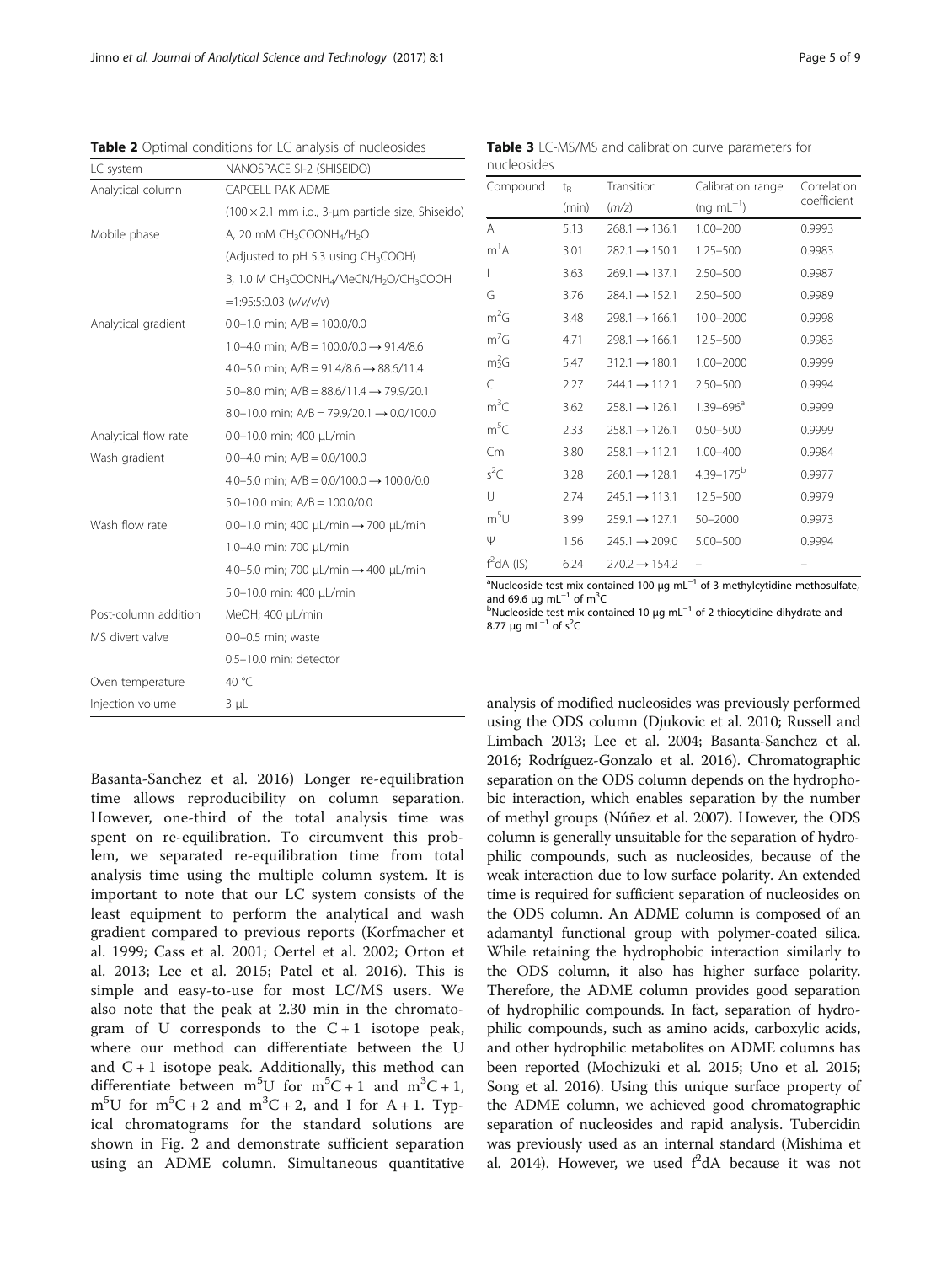<span id="page-5-0"></span>

separated from other nucleosides under this chromatographic condition.

## Comparison of peak area ratio using multiple column LC mode

As this method uses multiple LC columns to reduce runtime, we evaluated column identity by investigating the ratio between target peak areas and IS area using the two columns. No differences in area ratios for the nucleosides using either column were detected (Fig. 3), proving that our method can be used in multi-column LC mode.

## Limit of quantification (LOQ) and linearity

The LOQ corresponds to the lowest concentration that is quantifiable given accuracy criteria of  $< \pm 15\%$  and a signal-to-noise ratio >10 AU. The LOQ for our system was measured as 1.00-5.00 ng mL<sup>-1</sup>, except for m<sup>2</sup>G  $(10.0 \text{ ng } \text{mL}^{-1})$ , m<sup>7</sup>G  $(12.5 \text{ ng } \text{mL}^{-1})$ , U  $(12.5 \text{ ng } \text{mL}^{-1})$ , and  $m^5$ U (50.0 ng mL<sup>-1</sup>).

#### Linearity

Calibration curves for all nucleosides are summarized in Table [3.](#page-4-0) Correlation coefficients were greater than 0.99 for all nucleosides, such that the calibration curves showed good linearity within the quantification range. In comparison with previous studies (Djukovic et al. [2010;](#page-7-0) Cho et al. [2009](#page-7-0); Lee et al. [2004](#page-8-0); Rodríguez-Gonzalo et al. [2016](#page-8-0)), these results suggest that our method is applicable to concentrations of modified nucleosides found within biological samples.

#### Accuracy and precision

The accuracy ranged from 85.05–114.7% for the highest three concentrations and 80.03–119.6% for the lowest concentrations across all nucleosides (Table [4\)](#page-6-0). Precision ranged from 1.073–14.84% for the highest concentrations of all compounds and 1.731–19.92% for the lowest concentrations of nucleosides (Table [4\)](#page-6-0). These results demonstrate that the method presented has both good reliability and repeatability, where data satisfied criteria of <15% within higher concentrations and <20% within the lowest concentrations.

## Conclusions

This study describes a selective, high-throughput method to simultaneously quantify modified nucleosides using a novel multi-column LC-MS/MS analysis. This method selectivity separated modified nucleosides and

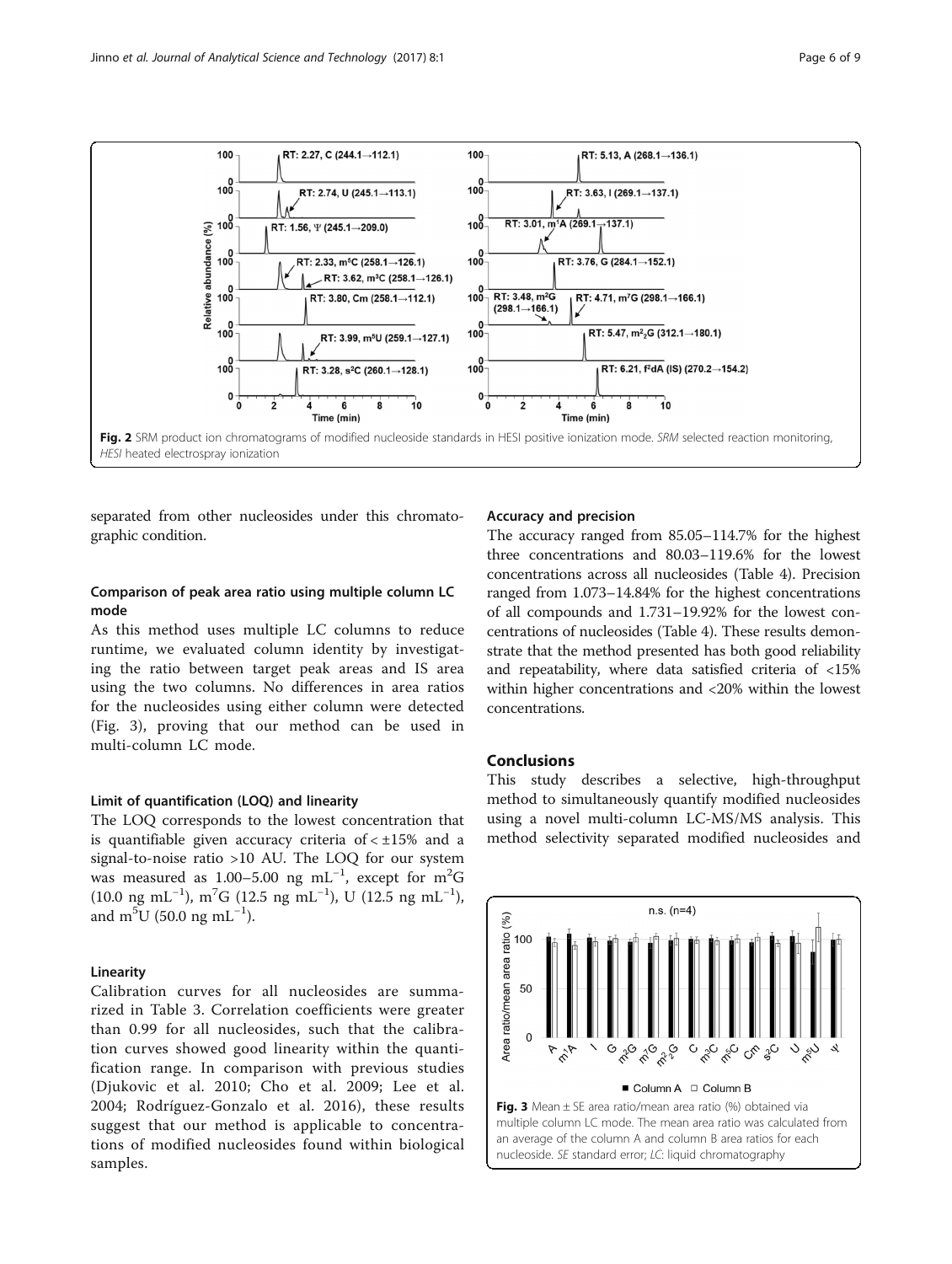<span id="page-6-0"></span>

| Compound                 | Nominal conc.     | Accuracy (%, $n = 5$ ) |       |       | Precision (CV %, $n = 5$ ) |                                                                                                                                                                                                                                                                                              |       |
|--------------------------|-------------------|------------------------|-------|-------|----------------------------|----------------------------------------------------------------------------------------------------------------------------------------------------------------------------------------------------------------------------------------------------------------------------------------------|-------|
|                          | $(ng \, mL^{-1})$ | Day 1                  | Day 2 | Day 3 | Day 1                      | Day 2                                                                                                                                                                                                                                                                                        | Day 3 |
| Α                        | 1.00              | 80.89                  | 115.1 | 90.92 | 8.695                      | 18.96                                                                                                                                                                                                                                                                                        | 18.77 |
|                          | 2.00              | 99.87                  | 100.4 | 101.6 | 11.39                      | 14.22                                                                                                                                                                                                                                                                                        | 13.4  |
|                          | 100               | 103.4                  | 106.4 | 98.96 | 9.693                      | 13.86                                                                                                                                                                                                                                                                                        | 4.715 |
|                          | 200               | 94.53                  | 103.4 | 87.53 | 7.254                      | 4.434                                                                                                                                                                                                                                                                                        | 9.463 |
| m <sup>1</sup> A         | 1.25              | 112                    | 99.07 | 92.01 | 17.5                       | 17.31<br>13.63<br>14.01<br>12.35<br>11.15<br>11.5<br>12.14<br>4.251<br>19.92<br>8.85<br>6.036<br>4.587<br>14.14<br>13<br>4.05<br>8.087<br>9.69<br>8.244<br>4.694<br>6.845<br>14.68<br>11.8<br>5.908<br>2.827<br>17.03<br>8.268<br>4.065<br>2.961<br>13.05<br>13.6<br>5.678<br>12.98<br>7.609 | 18.39 |
|                          | 2.50              | 98.75                  | 104.2 | 89.22 | 14.8                       |                                                                                                                                                                                                                                                                                              | 6.688 |
|                          | 250               | 104.7                  | 96.29 | 107.4 | 2.781                      |                                                                                                                                                                                                                                                                                              | 5.248 |
|                          | 500               | 105.9                  | 99.13 | 100.7 | 5.26                       |                                                                                                                                                                                                                                                                                              | 3.37  |
| $\overline{\phantom{a}}$ | 2.50              | 80.03                  | 101.2 | 89.46 | 17.17                      |                                                                                                                                                                                                                                                                                              | 3.536 |
|                          | 5.00              | 106                    | 95.87 | 104.1 | 14.76                      |                                                                                                                                                                                                                                                                                              | 11.21 |
|                          | 250               | 98.16                  | 105.8 | 101.3 | 5.065                      |                                                                                                                                                                                                                                                                                              | 4.513 |
|                          | 500               | 85.72                  | 89.05 | 98.19 | 4.975                      |                                                                                                                                                                                                                                                                                              | 9.22  |
| G                        | 2.50              | 96.91                  | 82.1  | 91.72 | 11.76                      |                                                                                                                                                                                                                                                                                              | 13.07 |
|                          | 5.00              | 87.73                  | 104   | 104.8 | 13.68                      |                                                                                                                                                                                                                                                                                              | 13.57 |
|                          | 250               | 107.2                  | 113.4 | 107.5 | 5.877                      |                                                                                                                                                                                                                                                                                              | 3.147 |
|                          | 500               | 98.92                  | 109.1 | 101.5 | 6.147                      |                                                                                                                                                                                                                                                                                              | 4.092 |
| $m^2G$                   | 10.0              | 112.5                  | 104.1 | 106.3 | 14.64                      |                                                                                                                                                                                                                                                                                              | 6.845 |
|                          | 20.0              | 91.89                  | 102.6 | 104.1 | 7.714                      |                                                                                                                                                                                                                                                                                              | 7.213 |
|                          | 1000              | 108.8                  | 107.1 | 105.8 | 4.05                       |                                                                                                                                                                                                                                                                                              | 3.614 |
|                          | 2000              | 101.5                  | 100.1 | 97.28 | 8.088                      |                                                                                                                                                                                                                                                                                              | 4.625 |
| $m^7G$                   | 12.5              | 101                    | 105.7 | 113.6 | 19.92                      |                                                                                                                                                                                                                                                                                              | 16.52 |
|                          | 25.0              | 96.96                  | 93.67 | 106.4 | 13.45                      |                                                                                                                                                                                                                                                                                              | 13.57 |
|                          | 250               | 101.4                  | 112.2 | 96.06 | 5.524                      |                                                                                                                                                                                                                                                                                              | 7.28  |
|                          | 500               | 102.9                  | 103.3 | 99.69 | 7.926                      |                                                                                                                                                                                                                                                                                              | 4.815 |
| $m_2^2G$                 | 1.00              | 119.6                  | 119.1 | 115.9 | 13.68                      |                                                                                                                                                                                                                                                                                              | 7.302 |
|                          | 2.00              | 86.04                  | 93.41 | 86.09 | 9.516                      |                                                                                                                                                                                                                                                                                              | 12.52 |
|                          | 1000              | 109                    | 103.7 | 112.2 | 6.465                      |                                                                                                                                                                                                                                                                                              | 10.27 |
|                          | 2000              | 99.07                  | 96.76 | 101.6 | 3.59                       |                                                                                                                                                                                                                                                                                              | 3.27  |
| C                        | 2.50              | 82.88                  | 106.6 | 117.5 | 18.67                      |                                                                                                                                                                                                                                                                                              | 7.551 |
|                          | 5.00              | 114.7                  | 94.29 | 107.9 | 14.71                      |                                                                                                                                                                                                                                                                                              | 14.39 |
|                          | 250               | 102.4                  | 109.3 | 97.02 | 5.971                      |                                                                                                                                                                                                                                                                                              | 12.05 |
|                          | 500               | 96.1                   | 102.9 | 95.4  | 1.073                      |                                                                                                                                                                                                                                                                                              | 9.001 |
| $m^3C$                   | 1.39              | 84.14                  | 111.2 | 106.4 | 19.35                      |                                                                                                                                                                                                                                                                                              | 8.499 |
|                          | 3.48              | 104.8                  | 113   | 96.75 | 14.17                      |                                                                                                                                                                                                                                                                                              | 6.68  |
|                          | 348               | 105.9                  | 104   | 100.4 | 1.999                      |                                                                                                                                                                                                                                                                                              | 2.158 |
|                          | 696               | 92.01                  | 95.75 | 94.3  | 3.692                      |                                                                                                                                                                                                                                                                                              | 4.793 |
| $m^5C$                   | 0.50              | 81.32                  | 106.6 | 117   | 15.81                      |                                                                                                                                                                                                                                                                                              | 2.149 |
|                          | 1.00              | 94.27                  | 110.2 | 101.8 | 8.507                      | 9.095                                                                                                                                                                                                                                                                                        | 1.588 |
|                          |                   |                        |       |       |                            |                                                                                                                                                                                                                                                                                              |       |

250 93.69 95.94 93.64 3.874 5.248 6.573 500 89.01 85.05 89.83 4.385 3.218 3.484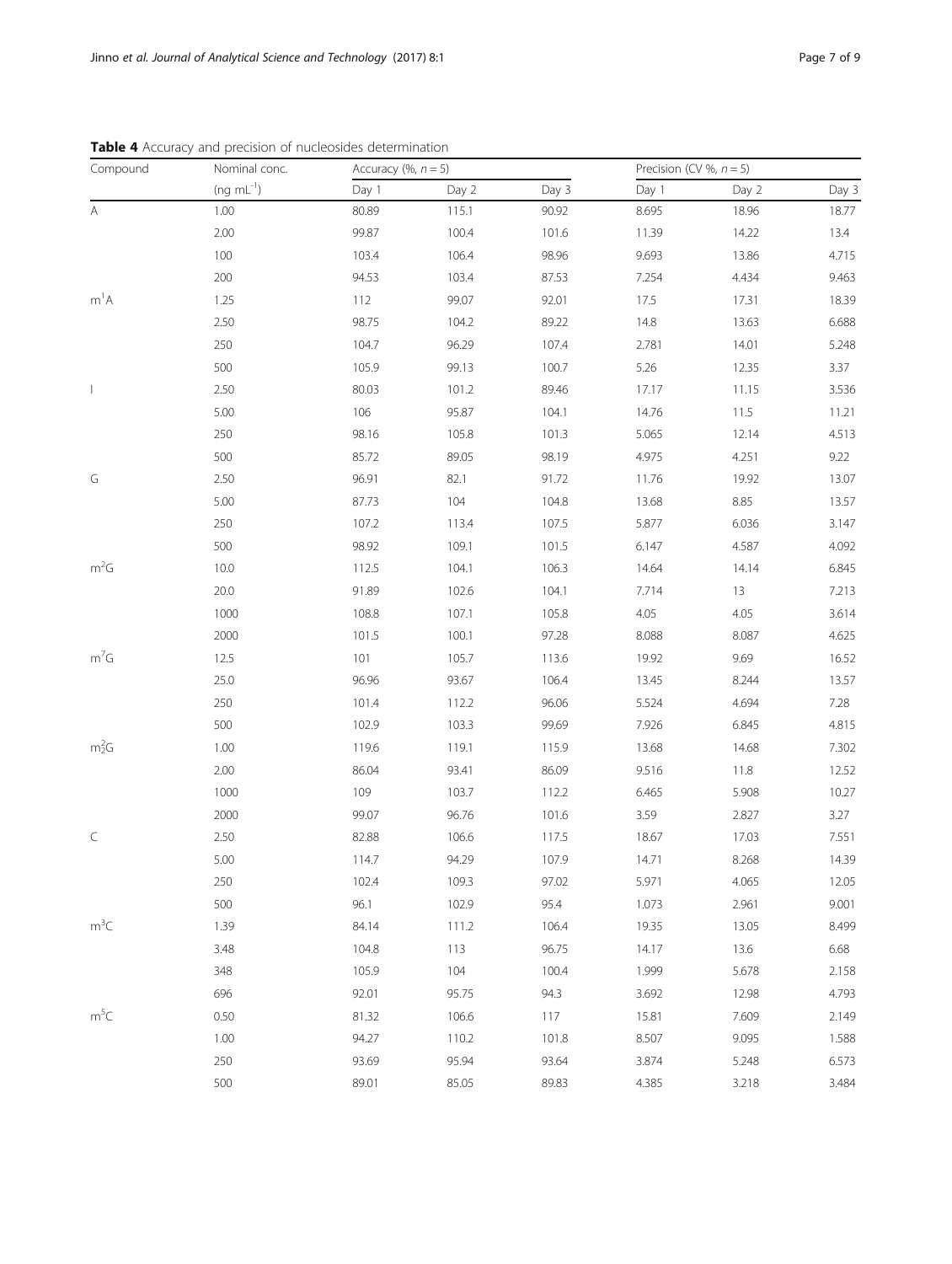| Cm               | 1.00 | 86.72 | 119   | 93.69 | 13.98 | 14.89 | 17.82 |
|------------------|------|-------|-------|-------|-------|-------|-------|
|                  | 2.00 | 92.96 | 86.7  | 99.21 | 14.84 | 13.67 | 9.533 |
|                  | 200  | 103.1 | 113.6 | 111.1 | 5.603 | 7.017 | 3.349 |
|                  | 400  | 95.17 | 106.6 | 100.6 | 3.041 | 4.291 | 6.287 |
| $s^2C$           | 4.39 | 102.8 | 119.5 | 107   | 18.05 | 13.98 | 7.756 |
|                  | 8.77 | 98.38 | 91.49 | 95.23 | 12.52 | 10.3  | 13.62 |
|                  | 87.7 | 106.7 | 109.8 | 111.6 | 9.275 | 4.069 | 5.446 |
|                  | 175  | 108.2 | 90.96 | 99.43 | 10.06 | 9.576 | 3.505 |
| $\cup$           | 12.5 | 98.98 | 106.7 | 103.2 | 18.14 | 7.711 | 1.731 |
|                  | 25.0 | 102.3 | 99.52 | 94.26 | 12.13 | 7.518 | 10.73 |
|                  | 250  | 102.7 | 98.59 | 105.6 | 9.811 | 9.06  | 2.607 |
|                  | 500  | 108.8 | 105.6 | 103.7 | 10.47 | 6.208 | 5.767 |
| m <sup>5</sup> U | 50.0 | 106.7 | 109.8 | 117.6 | 15.21 | 3.571 | 6.369 |
|                  | 100  | 91.63 | 89.08 | 94.54 | 10.2  | 4.907 | 11.57 |
|                  | 1000 | 111.1 | 102.4 | 109.5 | 5.757 | 5.617 | 4.958 |
|                  | 2000 | 104   | 110.3 | 112.1 | 8.855 | 5.899 | 2.927 |
| $\Psi$           | 5.00 | 97.95 | 108.5 | 99.8  | 17.19 | 9.301 | 17.63 |
|                  | 12.5 | 98.89 | 95.34 | 99.66 | 12.16 | 7.573 | 9.511 |
|                  | 250  | 108.8 | 99.72 | 94.49 | 6.829 | 6.079 | 5.563 |
|                  | 500  | 96.65 | 95.83 | 101.5 | 7.376 | 4.857 | 2.329 |

<span id="page-7-0"></span>Table 4 Accuracy and precision of nucleosides determination (Continued)

their isotopic isomers quickly (within 7 min), analyzing them within 10 min using a unique multiple-column setup, whose linearity spans a wide concentration range. Both values of accuracy and precision satisfied criteria of <15% for higher concentrations and <20% for the lowest concentration. This unique method provides a fast, reliable means of analyzing the profile of modified nucleosides, which could be used to diagnose at bedside on a daily basis.

#### Acknowledgements

This work was supported in part by JSPS KAKENHI grant number 16H04704 (YT, YM, HT).

#### Authors' contributions

DJ performed experimental and analytical work and prepared an initial draft of the article. KS and SN assisted method development and analysis. YK, HT, YM, TA, and YT reviewed the manuscript. All authors read and approved the final manuscript.

#### Competing interests

The authors declare that they have no competing interests.

#### Author details

<sup>1</sup> Laboratory of Oncology, Pharmacy Practice and Sciences, Graduate School of Pharmaceutical Sciences, Tohoku University, 6-3 Aoba, Aramaki, Aoba-ku, Sendai 980-8578, Japan. <sup>2</sup>Department of Clinical Biology and Hormonal Regulation and Division of Nephrology, Endocrinology, and Vascular Medicine, Graduate School of Medicine, Tohoku University, Sendai, Japan. <sup>3</sup>Department of Medical Science, Graduate School of Biomedical Engineering, Tohoku University, Sendai, Japan.

#### Received: 14 October 2016 Accepted: 9 January 2017 Published online: 18 January 2017

#### References

- Agris PF. Decoding the genome: a modified view. Nucleic Acids Res. 2004;32(1): 223–38.
- Agris PF. The importance of being modified: an unrealized code to RNA structure and function. RNA. 2015;21(4):552–4.
- Anderson J, Phan L, Cuesta R, Carlson BA, Pak M, Asano K, Björk GR, Tamame M, Hinnebusch AG. The essential Gcd10p-Gcd14p nuclear complex is required for 1-methyladenosine modification and maturation of initiator methionyltRNA. Genes Dev. 1998;12(23):3650–62.
- Basanta-Sanchez M, Temple S, Ansari SA, D'Amico A, Agris PF. Attomole quantification and global profile of RNA modifications: epitranscriptome of human neural stem cells. Nucleic Acids Res. 2016;44(3):e26.
- Cass RT, Villa JS, Karr DE, Schmidt Jr DE. Rapid bioanalysis of vancomycin in serum and urine by high-performance liquid chromatography tandem mass spectrometry using on-line sample extraction and parallel analytical columns. Rapid Commun Mass Spectrom. 2001;15(6):406–12.
- Chan CT, Dyavaiah M, DeMott MS, Taghizadeh K, Dedon PC, Begley TJ. A quantitative systems approach reveals dynamic control of tRNA modifications during cellular stress. PLoS Genet. 2010;6(12):e1001247.
- Chan CT, Pang YL, Deng W, Babu IR, Dyavaiah M, Begley TJ, Dedon PC. Reprogramming of tRNA modifications controls the oxidative stress response by codon-biased translation of proteins. Nat Commun. 2012;3:937.
- Chan CT, Deng W, Li F, DeMott MS, Babu IR, Begley TJ, Dedon PC. Highly predictive reprogramming of tRNA modifications is linked to selective expression of codon-biased genes. Chem Res Toxicol. 2015;28(5):978–88.
- Cho SH, Choi MH, Lee WY, Chung BC. Evaluation of urinary nucleosides in breast cancer patients before and after tumor removal. Clin Biochem. 2009;42(6):540–3.
- Crick FH. Codon—anticodon pairing: the wobble hypothesis. J Mol Biol. 1966; 19(2):548–55.
- Djukovic D, Baniasadi HR, Kc R, Hammoud Z, Raftery D. Targeted serum metabolite profiling of nucleosides in esophageal adenocarcinoma. Rapid Commun Mass Spectrom. 2010;24(20):3057–62.
- Endres L, Dedon PC, Begley TJ. Codon-biased translation can be regulated by wobble-base tRNA modification systems during cellular stress responses. RNA Biol. 2015;12(6):603–14.
- Fan H, Li SP, Xiang JJ, Lai CM, Yang FQ, Gao JL, Wang YT. Qualitative and quantitative determination of nucleosides, bases and their analogues in